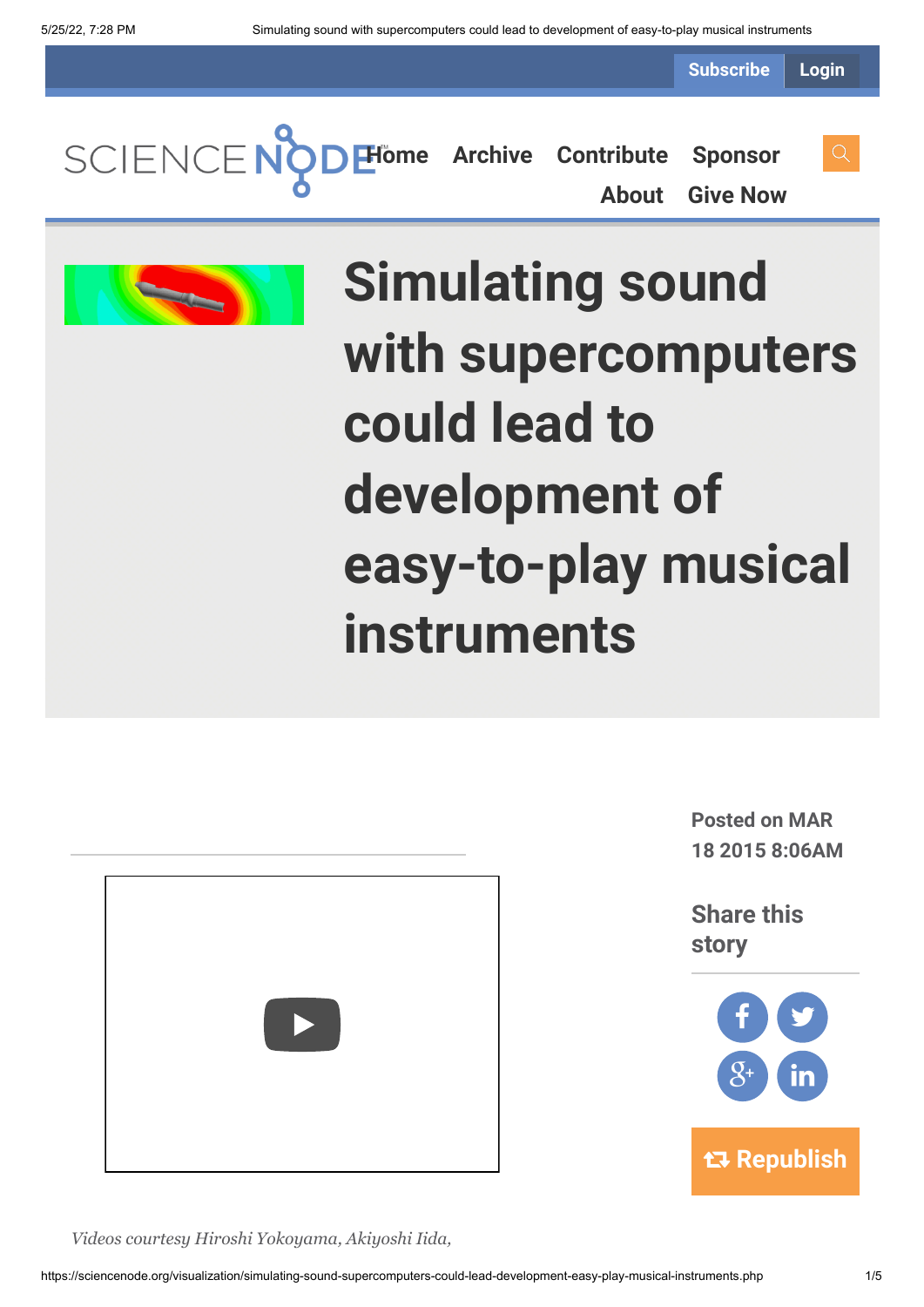**Tags**







*Hirofumi Onitsuka, and Akira Miki.*

Do, re, mi... it's as easy as H-P-C!

Learning to play a musical instrument can be a tricky process, but a research team in Japan is hoping to make it easier by simulating the acoustics [of recorders. Hiroshi Yokoyama from the](http://www.tut.ac.jp/english/) Toyohashi University of Technology and colleagues have used supercomputers to model this simple woodwind instrument.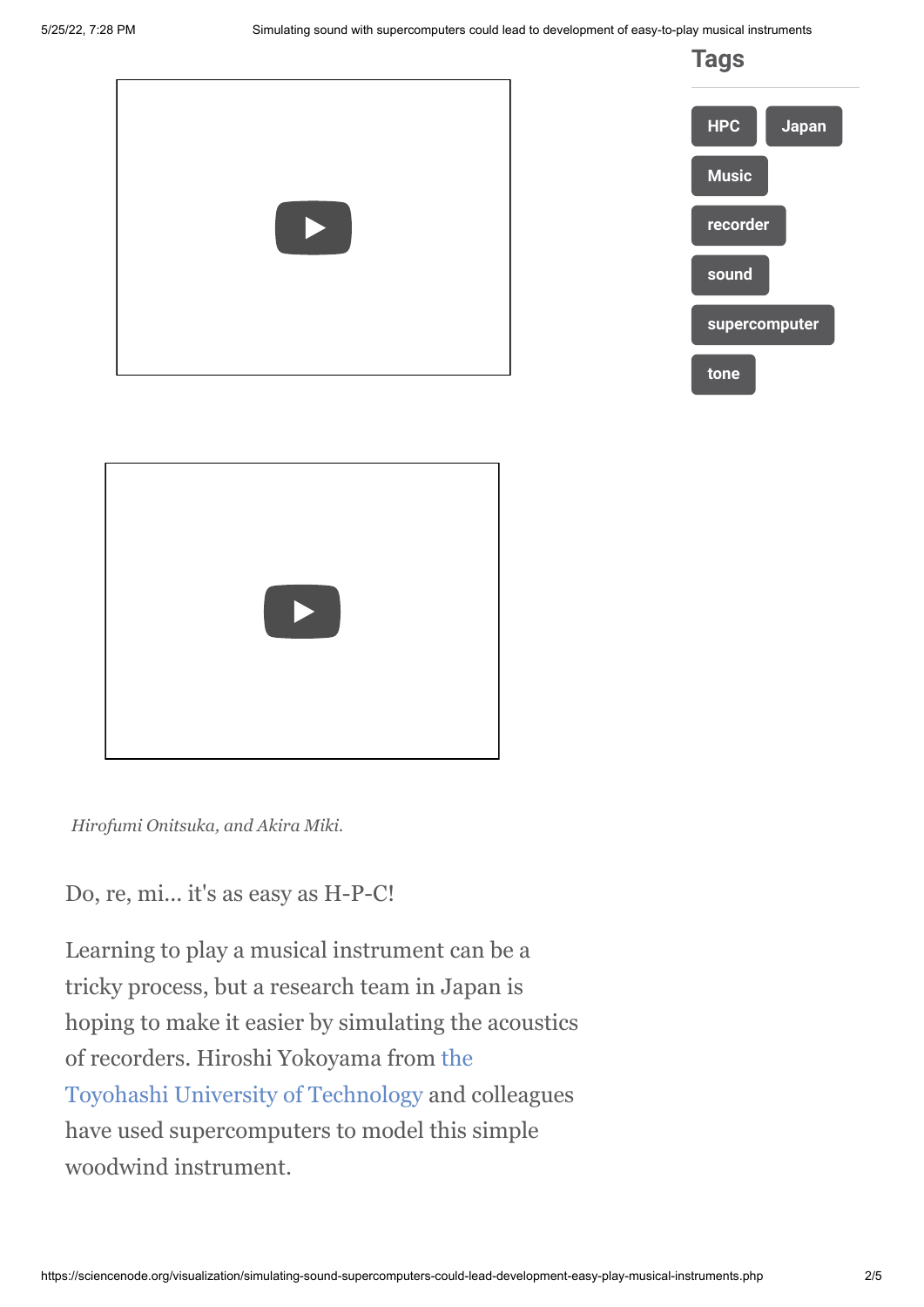Children in Japan - as in many other countries across the globe - are taught to play the recorder at school. For many it is their first time playing an instrument.

"It takes two weeks to create these simulations, but the results are useful for improving the design of musical instruments," says Yokoyama. "This research might lead to the design of musical instruments that are easy for children to play."

Of course, the research also has more fundamental value in terms of improving our understanding of soundwaves. "When I spoke with people involved in making musical instruments, I was surprised to find that the phenomena of flow and sound have not been yet been well understood," says Yokoyama, who also studies aerodynamic noise from high-speed vehicles such as automobiles, aeroplanes, and trains. "It is known that even the slightest difference in the shape of an instrument can affect tones significantly."

The top video shows the sound field around a recorder and the second video shows the acoustic resonance within a recorder. In both cases, all holes are fully open and the colours represent pressure fluctuations (see key at top left of videos).

The bottom video shows the relationship between flow and acoustic radiation. Again, all holes are open and the colours represent pressure fluctuations. The grayscale indicates flow.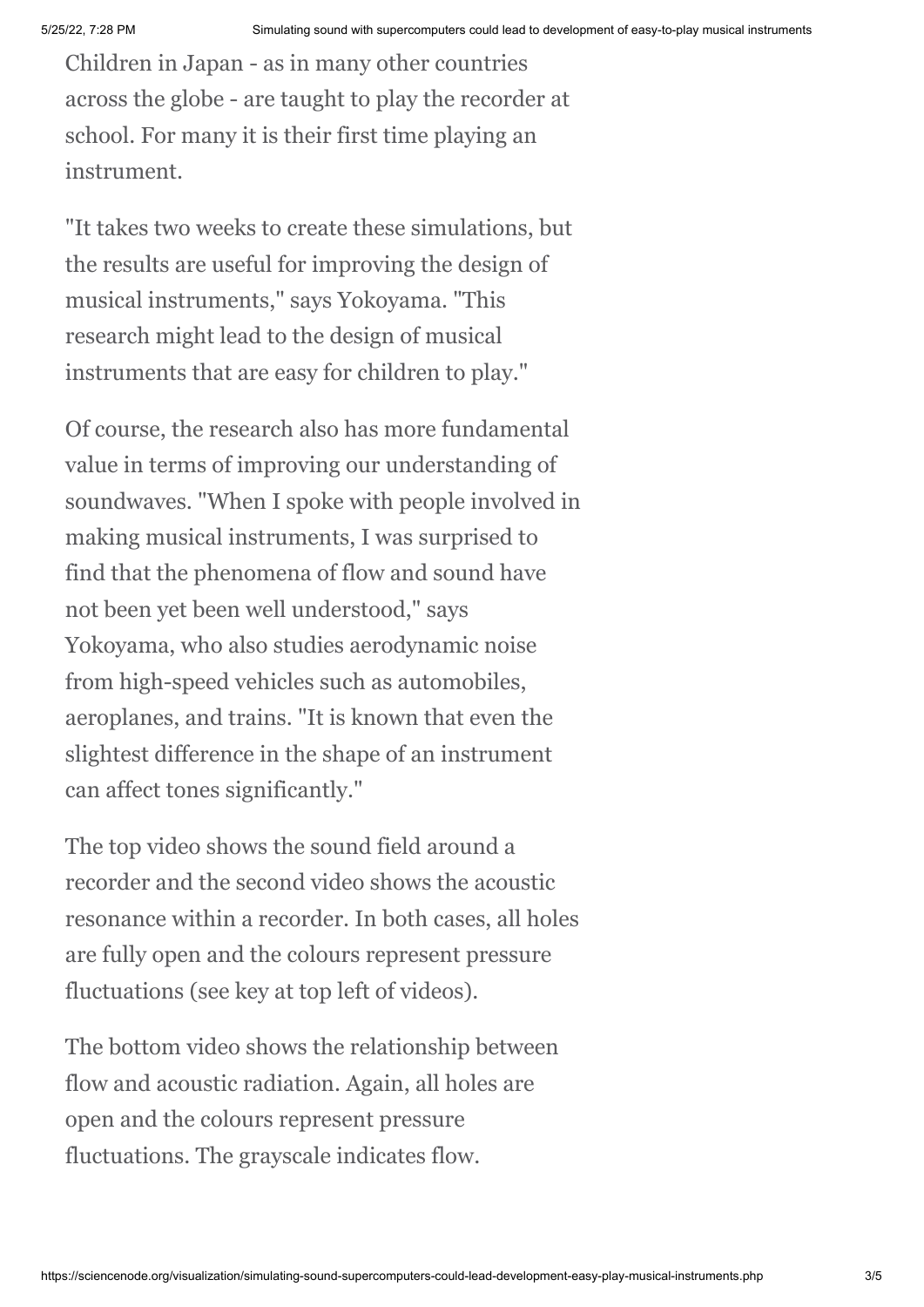*Yokoyama and colleagues presented this work at [the 43rd International Congress on Noise Control](http://www.acoustics.asn.au/divisions/VIC/internoise2014/) Engineering in Melbourne, Australia. Find out more [here](http://www.acoustics.asn.au/conference_proceedings/INTERNOISE2014/papers/p476.pdf).*

*- Andrew Purcell*



## **OUR UNDERWRITERS**

Thank to you our underwriters, who have supported us since the transition from International Science Grid This Week (iSGTW) into Science Node in 2015. We are incredibly grateful.

## **[View all underwriters](https://sciencenode.org/about/index.php)**

#### **CATEGORIES**

**Advanced [computing](https://sciencenode.org/archive/?year=2016&category=Advanced%20computing) [Research networks](https://sciencenode.org/archive/?year=2016&category=Advanced%20computing&category=Research%20networks) [Big data](https://sciencenode.org/archive/?year=2016&category=Advanced%20computing&category=Research%20networks&category=Big%20data) [Tech trends](https://sciencenode.org/archive/?year=2016&category=Advanced%20computing&category=Research%20networks&category=Big%20data&category=Tech%20trends) [Community building](https://sciencenode.org/archive/?year=2016&category=Advanced%20computing&category=Research%20networks&category=Big%20data&category=Tech%20trends&category=Community%20building)**

#### **CONTACT**

**Science Node** Email: **[editors@sciencenode.o](mailto:edit%6F%72s@s%63%69encenode.%6F%72%67)** Website: **[sciencenode.org](https://sciencenode.org/) GIVE NOW**